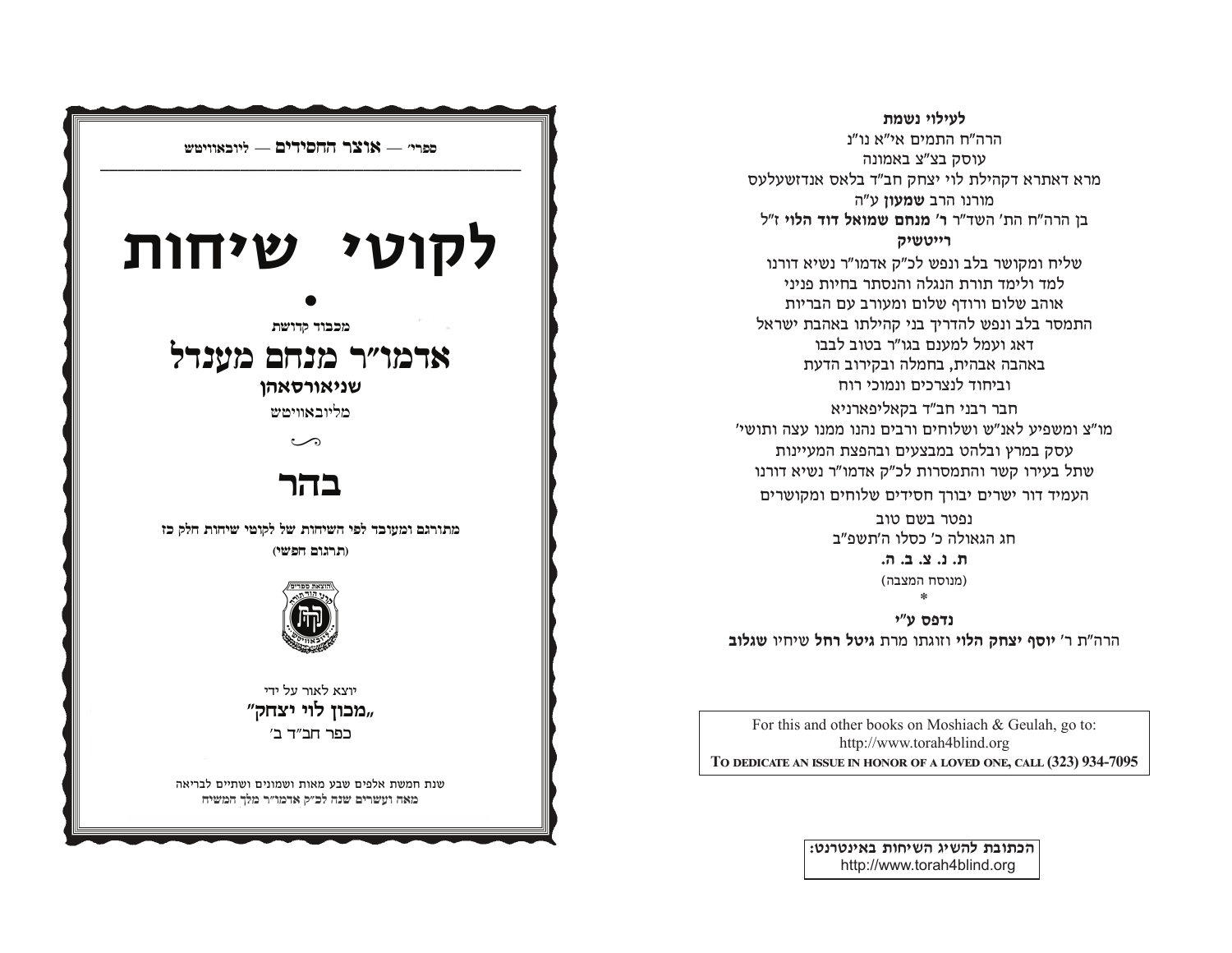### בהר

#### פרטים בדין "מקנה דבר ٦χ. שלא בא לעולם"

לגבי "קנינים"<sup>1</sup> ישנו כלל, ש"אין אדם מקנה דבר שלא בא לעולם״?. משום כך הובעת ההלכה<sup>3</sup>. ש<sub>יי</sub>המוכר פירות דקל לחבירו ולפני שהפירות התחילו לצמוח) יכול לחזור בו אף לאחר שבאו הפירות לעולם״. רק .. כאשר "מקנה" הגוף לפירותיו<sup>"4</sup> ("כגון" אילן לפירותיו"<sup>5</sup>) קובעת ההלכה<sup>4</sup>, ש<sub>"</sub>אין זה מקנה דבר שלא בא לעולם. שהרי הגוף מצוי ומקנה (הגוף) לפירות״.

ואומר הרמב"ם<sup>6</sup>, ש<sub>יי</sub>דין ההקדש ודין העניים ודין הנדרים אינו כדין ההדיוט בקנייתו, שאילו אמר אדם כל מה שתלד בהמתי יהיה הקדש.. אתננו לצדקה, אף־על־פי שאינו מתקדש, לפי שאינו בעולם, הרי זה חייב לקיים דברו, שנאמר 7 ככל היוצא מפיו יעשה". כלומר, על החפץ "שאינו בעולם" אין ההקדש יכול לחול, אר למרות זאת חלה חובה על הגברא, על האדם, "לקיים דברו״ – מדין נדר<sup>8</sup>.

ולאחר מכן אף ממשיך הרמב״ם ואומר°: "והואיל והדבר כז. אם צוה אדם כשהוא שכיב מרע ואמר כל מה שיוציא אילן זה לעניים ..

זכו בהן העניים. יש גאונים שחולקין על דבר זה ואומרים שאין העניים זוכין אלא בדברים שההדיוט קונה בהם, ולפיכך לא יזכה בדבר שלא בא לעולם. ואין דעתי נוטה לדברים אלו, שאין אדם מצווה להקנות, והוא מצווה לקיים דבריו בצדקה או בהקדש, כמו שהוא מצווה לקיים נדרו״.

כבר הוסבר מספר פעמים, שבכל הלכה בתורה, הרי בנוסף למשמעותה הפשוטה, יש בה גם תורה, הוראה בעבודה הרוחנית, כלשוז הרמב״ם<sup>10</sup> "עצה״ בענין של "תיקון הדיעות״: רוב דיני התורה אינן אלא עצות .. לתקו" הדעות וליישר כל המעשים״.

וכך בעניננו: פרטים אלו בהלכה בנושא הקנינים

– (א) ההבדל בין "המוכר פירות דקל", לבין "אילן לפירותיו", (ב) ההבדל שמציין הרמב"ם בין "דין ההדיוט בקנייתו" ("שאין אדם מצווה להקנות״) לבין "דין ההקדש ודין העניים״ (שבהם האדם "מצווה לקיים דבריו״, ולכן הוא חייב לקיים דברו גם לגבי דבר שלא בא לעולם) –

קיימים בעבודה הרוחנית של האדם לקונו.

#### ר אקנין הגוף" ו"קנין פירות", . 1 בעבודה הרוחנית

עבודת ה׳ באופן כללי היא עשיית קנין״<sup>11</sup>, היהודי מקנה את עצמו ואת כל אשר, לו לקדוש־ברוך־הוא12, כך שיהא ניכר שהוא וכל אשר לו הם ברשותו ובבעלותו של

10) סוף הל' תמורה.

11) ראה סהמ״צ להצ״צ שם.

ידוע (פ״ו, י) האה אבות ה', ול", וכן אחד". וכן אחר". וכן כאה אבות ה' הפי' במרז"ל (ריש קידושין) "האשה – כנס"י – נקנית בג' דרכים כו'" (לקו"ת בתחלתו (א, ג). סה"מ תרל"ו ח"ב ע' רעו ואילך, תקכו ואילך). ועוד.

אומר בכל יום באופן דחדש ממש "פקד פקדתי אתכם", ומשיח צדקנו "עומד אחר כתלנו"?, ו<sub>"</sub>הנה זה בא"<sup>10</sup>, ויש להתכונן לקבל את פניו ע"י ההוספה בקיום התומ"צ, כפס״ד הרמב״ם<sup>11</sup> (בעל יום ההילולא דכ״ף טבת, מוצש"ק זה) שע"י "מצוה אחת, הכריע את עצמו ואת כל העולם כולו לכף זכות, וגרם לו ולהם תשועה והצלה״.

(משיחות ש״פ שמות, י״ט טבת תנש״א)

9) שה"ש ב. ט. ים ח. וראה שהש"ר עה"פ (פ"ב, ח (ב)). שם ח. 11) הל׳ תשובה פ״ג ה״ד.



# להביא את 770 הביתה!

כל מי שהיה ב-770 אי פעם. זוכר בודאי את שלל הקובצים והעלונים המחולקים בכל ליל שבת קודש כעת ניתן להשיג את חלקם ברשת האינטרנט, אצלך בבית! | האתר מנוהל ע״י הרה״ת ר׳ יוסף-יצחק הלוי שגלוב http://www.moshiach.net/blind :וכתובתו יחי אדוננו מורנו ורבינו מלך המשיח לעולם ועד!

<sup>01 ,</sup>שצונו בדין מקח וממכר .. וכי תמכרו ממכר לעמיתך או קנה מיד גו'" (פרשתנו כה, יד) - סהמ"צ להרמב״ם (מ״ע רמה). ולהעיר מהפטורת פרשתנו – "קנה לך גו'" (ירמי' לב, ז ואילך). ע"ש באורך. - וראה סהמ"צ להצ״צ מצות לדון במו״מ.

<sup>2)</sup> רמב״ם הל׳ מכירה רפכ״ב (וש״נ בנ״כ).

<sup>3)</sup> שם ה״ב.

<sup>4)</sup> שם רפכ״ג (וראה שם פכ״ב הי״ד).

<sup>5)</sup> שם פכ"ג ה"ב (וכן בפכ"ב שם).

<sup>6)</sup> שם פכ״ב הט״ו. – וראה גם רמב״ם הל׳ ערכיז וחרמיז

פ״ו הל״א־לג. וכבר שקו״ט בנ״כ הרמב״ם ע״ד השינויים

בין שני המקומות. ואכ״מ.

<sup>7)</sup> מטות ל. ג.

<sup>8)</sup> ראה רמב"ם כאן סוף הי"ז. הל' ערכין וחרמין שם. 9) כאן הט"ו־יז. וראה לקמן הערה 54.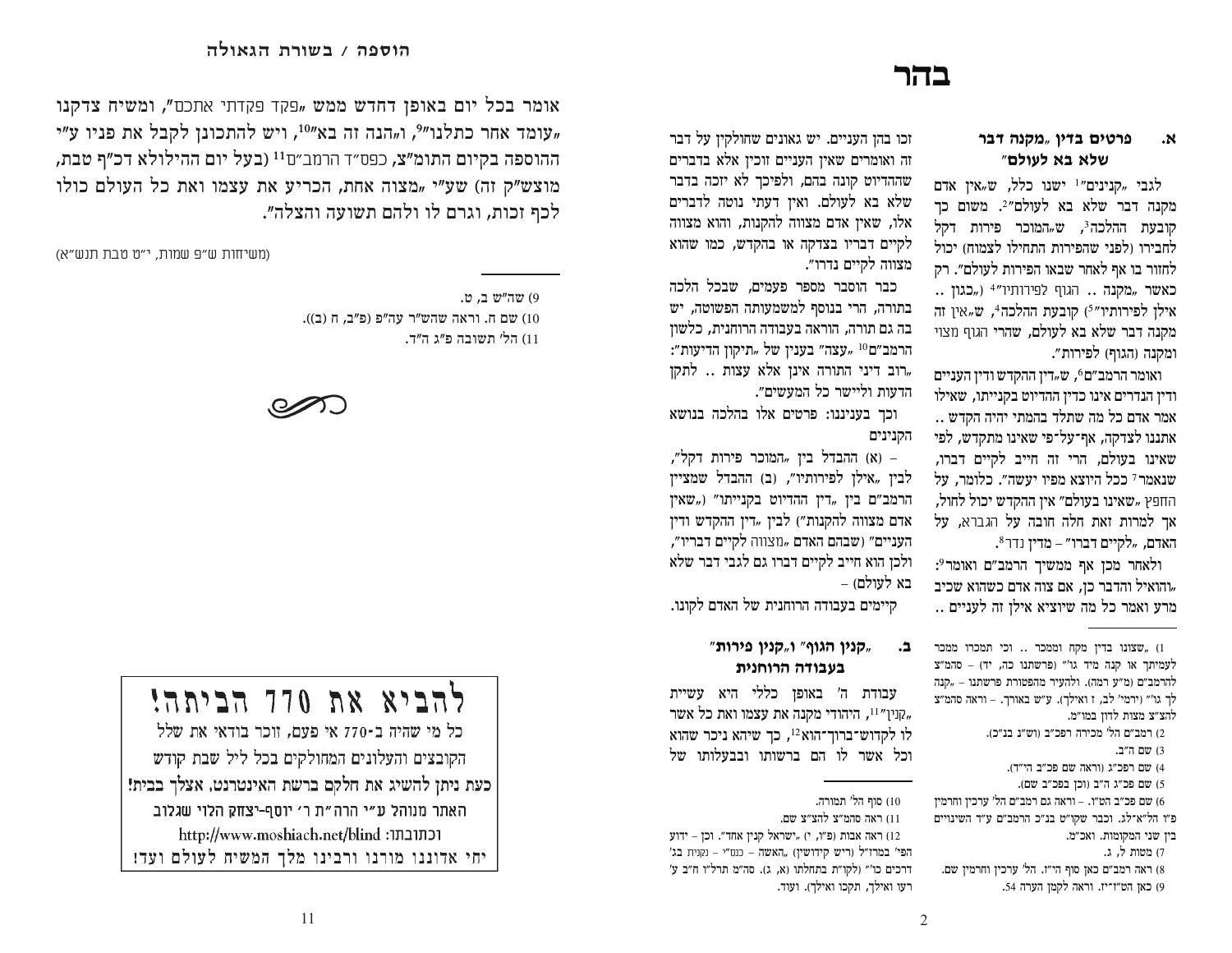דיבוריו ומעשיו, שהם ה<sub>"</sub>פירות" של ה<mark>נ</mark>פש וכוחותיה ולבושיה. הוא זהיר תמיד, שמחשבתו דיבוריו ומעשיו יהיו תמיד בהתאם לרצון ה׳, כנאמר בתניא<sup>20</sup> על דרגתו של "בינוני", ש"לא עבר עבירה מימיו ולא יעבור לעולם ולא נקרא עליו שם רשע אפילו שעה אחת ורגע אחד כל ימיו".  $-$  אך "גופו" – עצם שכלו, מדותיו וכוחותיו אינו "נקנה" לקדוש־ברוך־הוא: מוחו ולבו אינם מנועים מכל אפשרות של מחשבות ומדות רעות ותאוות<sup>21</sup>, המתעוררות בלבו ועולות<sup>22</sup> למוחו וכו׳, אלא שהוא שולט ביצרו הרע ואינו מאפשר למדות רעות ולתאוות אלו להתבטא בפועל. במחשבה בדיבור ובמעשה<sup>23</sup>.

לעומת זאת, קנין הגוף הוא עבודתו של הצדיק, אשר "מקנה" לקדוש־ברוך־הוא גם את עצם שכלו ומדותיו. על ידי ביטול עצם יצרו הרע ועצם שכלו ומדותיו הרעות שבלב ואת כל כוחותיו, כך שמתעורר אצלו רצון וחשק רק לטוב ולקדושה<sup>21</sup>. וכיון שהוא מקנה" את "גופו", את שכלו ומדותיו שבלב, וכו׳, לקדוש־ברוך־הוא, הרי "פירותיו״, במחשבה בדיבור ובמעשה, קנויים במילא לקדוש־ברוך־הוא, ואין הוא צריך להלחם כדי שלא לפעול במעשה בדיבור ובמחשבה. בניגוד לרצון ה׳, כי מלכתחילה אין קיימים בלבו רצון ותאוה לכך.

זהו אחד ההסברים לכך שצדיק נקרא "עבד ה'״24, כי עבדות היא "קנין הגוף״, גופו של הקדוש־ברוך־הוא, על ידי כך שהנהגתו, במעשה בדיבור ובמחשבה<sup>13</sup>, היא תמיד כרצונו של הקדוש־ברוך־הוא.

ויש לומר, שזהו הדיוק בלשון חז״ל $^{14}$ אני <mark>נבראתי לשמש את</mark> קוני״ – ולא <sub>"</sub>את בוראי" כי על ידי ה<sub>יי</sub>שימוש" מתגלה ומתברר <mark>-</mark> שהקדוש־ברוך־הוא הוא "קונו".

והיותו של היהודי "קנינו" של הקדוש־ ברוד־הוא תתגלה בשלמות לעתיד לבוא. כנאמר ביעודי הגאולה $^{\rm 5}$  – "ביום ההוא יוסיף אדנ־י... לקנות את שאר עמו...". וכז נאמר  $\mathcal{L}^{16}$ עם זו קנית מצרים שלגבי

וב"קנין" זה, שהיהודי מקנה את עצמו לקדוש־ברוך־הוא, יש שני אופנים (דרגות): קנין הגוף וקנין פירות.

ההבדל בין "גוף״ לבין "פירות״ באדם הוא:  $\mathcal{L}$ גוף" – הוא נפשו וגופו וכוחותיהם, כולל, השכל שבמוח והמדות שבלב $^{17}$  וכל הכוחות – כוח המחשבה, הדיבור והמעשה. ואילו פירות" הם פעולות שמבצע האדם על ידי, האיברים ו<sup>"</sup>לבושי הנפש" – המחשבות, הדיבורים והמעשים<sup>18</sup> של האדם, אשר  $\forall$ צומחים" משכלו ומדותיו וכוחותיו של האדם, כמאמר חז״ל<sup>19</sup> <sub>"</sub>פירותיו של צדיק מצוות ומעשים טובים״.

וזהו ההבדל בין "קנין פירות" לבין "קנין הגוף״ בעבודת האדם לקונו:

ב"קנין פירות״ הכוונה היא, שיהודי מקנה" לקדוש־ברוך־הוא את כל מחשבותיו. $_\sigma$ 

ואה תניא פ"כ בפרטיות ושם רפ"ט. <br/>  $\left( 22\right)$ ראה בארוכה תניא פי"ב־יג. (23 **hc/**

לפי כל הסימנים שבדברי חז״ל עומדים אנו בסוף זמן הגלות, לאחרי שכבר "כלו כל הקיצין"1, וכבר עשו תשובה, ובלשונו של כ"ק מו"ח אדמו״ר נשיא דורנו (לפני עשרות שנים) שכבר סיימו כל עניני העבודה, לם "צחצוח הכפתורים"2, ועומדים מוכנים ("עמדו הכן כולכם") לקבל  $\mathfrak{p}^3$ פני משיח צדקנו

\*    \*    \*

גם לאחרי קושי ואריכות הגלות האחרון במשך יותר מאלף ותשע האות שנה (שלא בערך לגלות מצרים במשך מאתיים ועשר שנה) מציאותם של "בני ישראל" היא בעצם למעלה מגלות, וכל רגע נוסף שנמצאים בגלות ה״ז באופן ד<sub>יי</sub>הבאים מצרימה״4, "כאילו אותו יום נכנסו למצרים"5, ועומדים הם בתוקף האמונה והבטחון שתיכף ומיד יקיים הקב"ה הבטחתו <sub>"</sub>פקד פקדתי אתכם"<sup>6</sup> בגאולה האמיתית והשלימה, ובפרט כששומעים ממשה רבינו שבדורנו<sup>ז</sup>, כ"ק מו"ח אדמו"ר נשיא דורנו, שכבר סיימו כל עניני העבודה ועומדים מוכנים לקבלת פני משיח צדקנו, ועאכו״כ לאחרי שישנה גם השלימות דארבעים שנה, "נתן ה' לכם לב לדעת ועינים לראות ואזנים לשמוע"<sup>8</sup>, ועומדים בשנת הנ"א (ה׳תשנ״א), ר״ת (הי׳ תהא שנת) נפלאות אראנו.

ולכן, יש לעודד ולחזק את רוחם של בנ״י ע״י ההכרזה שהקב״ה

<sup>13)</sup> כיון שגם הוא צריך להכיר.

<sup>14)</sup> משנה וברייתא סוף קידושין.

<sup>15)</sup> ישעי׳ יא, יא.

<sup>16)</sup> בשלח טו, טז (וראה לקמן הערה 55). וראה אבות כו׳ לעיל הערה 12.

תשבית פ״א. ועוד). וראה לקמן הערה 40.

<sup>18)</sup> תניא רפ"ד. רפי"ב. ועוד. 19) ב"ר פ"ל, ו. וראה סוטה מו, סע"א. תו"א נג, ג ואילך.

ופי"ב. ועד"ו שם בסוף הפרק (יז, ב).  $(20$ ראה בארוכה שמונה פרקים להרמב"ם פ"ו – שני  $(21$ אופני עבודה, "החסיד המעולה" ו<mark>"הכובש את יצרו". ורא</mark>ה סהמ״צ להצ״צ מצות זכירת מעשה עמלק (צו, א־ב).

<sup>17)</sup> תניא רפי״ב (וראה לקו״ת ויקרא ביאור לד״ה ולא

<sup>(24</sup> מניא רפט״ו [אף שעל כאו״א מישראל נאמר פרשתנו כה, מב. נה) "עבדי אתם", וה"ז הלכה – רמב"ם) הל' שכירות פ"ט ה"ד (שו"ע חו"מ סשל"ג ס"ג (וראה ש"ך שם סקי״ז). שו״ע אדה״ז חו״מ הל׳ שאלה ושכירות כו׳

םנהדרין צז, ב.  $(1)$ 

<sup>2)</sup> שיחת שמח"ת תרפ"ט.

ראה "היום יום" ט"ו טבת. ובכ"מ,

<sup>4)</sup> שמות א. א.

ל שמו"ר ריש פרשתנו (פ"א, ד). תנחומא שם ג

שמות $\zeta$ שמות טז.

ראה ב"ר פנ"ו, ז: "אין דור שאין בו כמשה". וראה זח"ג רעג, א. תקו"ז תס"ט (קיב,  $\tau$ רע״א. קיד, רע״א). תניא פמ״ד. שם אגה״ק ביאור לסי׳ ז״ך בסופו.

<sup>8)</sup> תבוא כט, ג.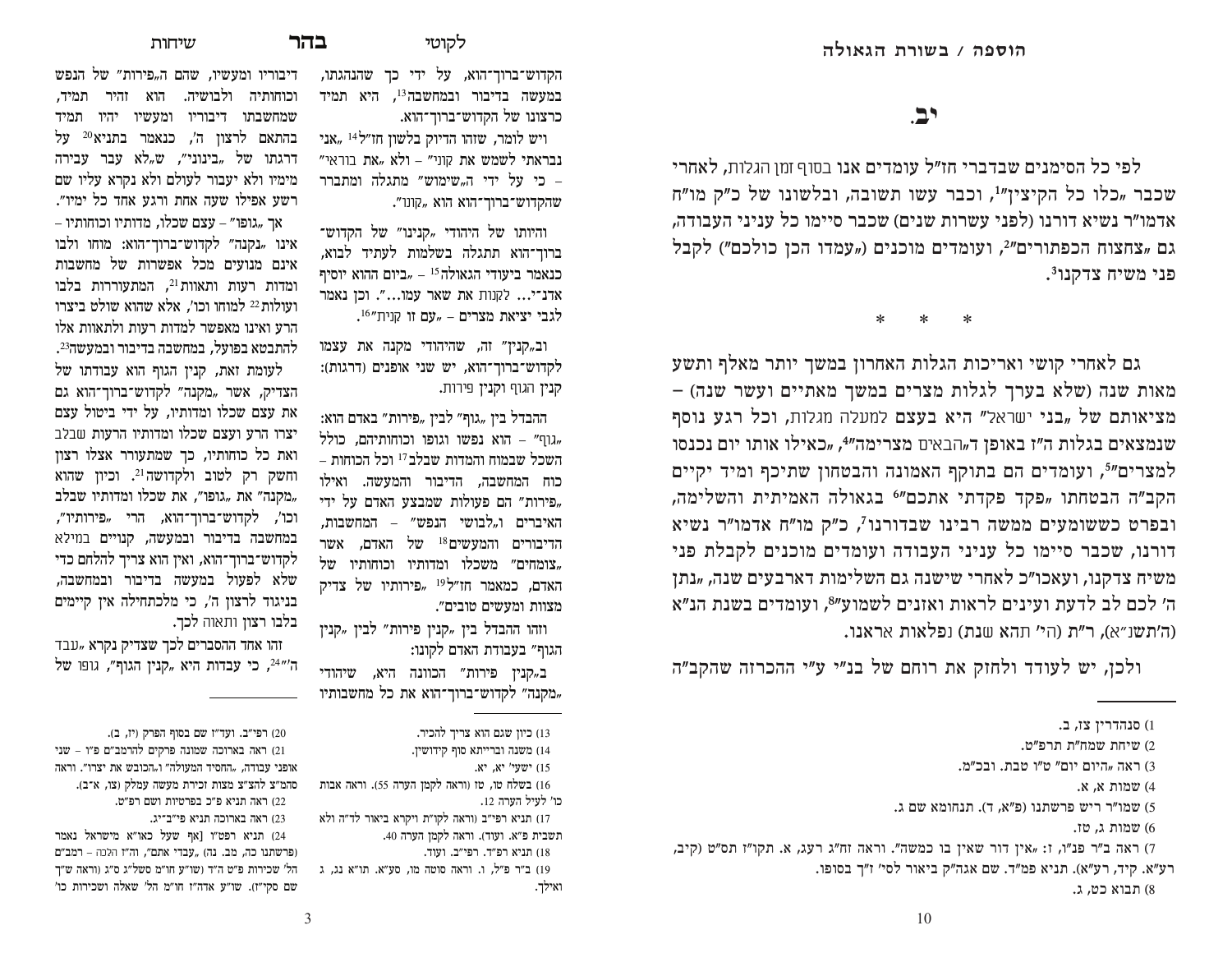בהר

העבד קנוי לרבו, ובמילא "כל מה שקנה עבד קנה רבו"<sup>25</sup>. עבודתו של הצדיק דומה לכך, כי הוא מקנה את עצמותו ומהותו – "גופו" – לקדוש־ברוך־הוא.

### ג. "אין אדם מקנה..." בעבודה הרוחנית

לפי זה תובן המשמעות של "אין אדם מקנה דבר שלא בא לעולם", כגון "פירות דקל", בעבודה הרוחנית של האדם:

יהודי שאינו נמצא בדרגה של "קנין הגוף״, אלא רק ב"קנין פירות", הוא מסוגל "להקנות" רק את מחשבותיו, דיבוריו ומעשיו לקדוש־ ברוך־הוא (אך לא את "גופו״, את כוחות השכל והמדות שבלבו וכו') – עליו לדעת 26, שבכוחו לשלוט (על ידי מלחמה) רק על המעשים והדיבורים וכו' שבהם הוא עוסק עתה בפועל. אך אין ביכולתו "להקנות" עכשיו "דבר שלא בא לעולם״:

כאשר הוא מחליט עתה שבעתיד הוא יעשה מעשה טוב וכדומה. הוא לא עשה בכד קנין", כי עדיין אין ודאות <sup>27</sup> שמעשה זה אכן, ייעשה בעתיד בהתאם לרצון הקדוש־ברוך־ הוא, כי עדיין זהו מצב ש"יכול לחזור בו".

כי מפני שµגופו״ אינו קנוי לה׳. וµמהותו ועצמותו של הרע הוא בתקפו .. ולא חלף והלך ממנו מאומה"<sup>28</sup>, עליו להילחם בכל פעם מחדש ביצר שבלבו ובמוחו שלא לאפשר לתאוה ולרצוז היצר להתממש במחשבה

סכ"א); וכהמשך הכתוב (שם, מב) "לא ימכרו ממכרת עבד״ (רמב״ם הל׳ עבדים פ״א ה״ה. ועוד)].

25) פסחים פח, ב. קידושין כג, ב. 26) ובמילא להכיו עצמו מתאים לזה – התבוננות בענינים המתאימים לזה.

27) ראה הטעמים דאיז אדם מקנה דבר שלא בא לעולם – באנציקלופדי' תלמודית ערד דבר שלא בא לעולם וכרד ו ע'לא).

28) ל' התניא פי"ג (יח, ריש ע"ב – וממשיך שם: ואדרבה נתחזק יותר בהמשך הזמן כו'). וראה שם לפנ"ז (יח, א). פי"ב (יז, סע"א).

בדיבור ובמעשה. ולכן ייתכן, שבבואו לידי מעשה, יתגבר עליו יצרו ר״ל וימנע את ביצוע ההחלטה הטובה בפועל.

שיחות

### ד. הקניית "פירותיו שלא באו לעולם" על ידי "מקנה גוף"

אך בכל זאת, גם מי שאין בכוחו להגיע ל"קנין הגוף״, להפוך לגמרי את המדות שבלב ואת הרצון שבמוח שיהיו קנויים לה׳ – ניתנת לו העצה כיצד "להקנות" את "פירותיו" שלא באו לעולם, על ידי שהוא *"*מקנה גוף לפירותיו .. כגון .. אילן לפירותיו״. כלומר, למרות שאין הוא יכול להקנות לקדוש־ברוך־ הוא את הגוף עצמו, הוא יכול להקנות רק את ה, גוף (אשר קשור) לפירותיו".

הסבר הדברים הוא:

עבודתו של הבינוני אינה מוגבלת רק<sup>29</sup> ל"לבושי הנפש" שלו, שבכל פעם שמתעוררים בלבו וכו' תאוה ורצוז הוא נלחם למנוע את "התפשטות" התאוה והרצון אל המחשבה הדיבור והמעשה<sup>30</sup>. אלא עבודתו היא גם29 להשפיע על המדות ועל השכל  $^{31}$ עצמם. בכר שהוא כופה את הרע שבלבו ובמוחו, ועד שהדבר משאיר רושם, לפחות, גם לגבי העתיד.

כפי שמבאר אדמו״ר הזקז<sup>32</sup>. שבשעת

29) ראה אוה"ת משפטים (ע' א'קלא ואילך) שתי הדרגות בבינוני: עבד כנעני - שמצד "בחי' נצח והסכם הוא מקבל עליו עונו״ש כל היום כולו ומושל ברוחו כו׳״; ועבד עברי - כנגד יצירה (בחי' מדות) - שיש לו תשוקה כו' במדות שבלב (ע"ש באורך. וקאי בבינוני - ראה שם ע' א׳קלֹא, א׳קמ־מא. וראה בארוכה דרך חיים ד״ה להבין סדר התפלה פס״ח־סט).

30) ראה תניא רפי״ד: גם בשעה שהלב חומד כו׳. שם רפמיין.

31) וזוהי עיקר מלחמת הבינוני, לשלוט על הרע שבלב ע״י שמעורר אהבת ה׳ בלבו (ראה תניא פי״ג (יח, ב). פט"ו־טו. ועוד) – והרי עיקר דרגת הבינוני הוא בחי' עבד עברי (מדות) – ראה אוה״ת וד״ח שם. 32) שם פי"ב־יג.

ماد

בימינו אלה, שמאז כלה חמתו בביהמ"ק, ולאחרי "מעשינו ועבודתינו כל זמן משך הגלות"<sup>8</sup>, ולאחרי כל הגזירות והשמדות ר"ל ור״ל שסבלו בנ״י באריכות וקושי הגלות האחרון, ובפרט גזירת השואה בדור האחרון, בודאי נעשה הצירוף והזיכוך בשלימות, "די והותר" – **נעשה הענין ד**"סמך מלך בבל"<sup>9</sup> אך ורק באופן של טוב הנראה והנגלה לעיני בשר, ובלשון חז״ל<sup>10</sup> שהקב״ה אומר לישראל "בני אל תתייראו, כל מה שעשיתי<sup>11</sup> לא עשיתי אלא בשבילכם . . הגיע זמן גאולתכם"!

ובדורנו זה (ובפרט בשנה זו, "הי' תהא שנת נפלאות אראנו") צריכה להיות עיקר ההדגשה . . בהענין ד<sub>יי</sub>סומך נופלים", לחזק ולעודד את רוחם של בנ״י . . כולל ובמיוחד – החיזוק והעידוד ע״י האמונה בביאת המשיח ובטחון גמור ש<sub>"</sub>הנה זה (משיח צדקנו) בא"<sup>12</sup>, וההוספה בהכנה לביאתו ע״י התשובה וקיום התומ״צ, ובלשון ההכרזה דכ״ק מו״ח אדמו״ר נשיא דורנו: "לאלתר לתשובה לאלתר לגאולה״<sup>13</sup>, "שובה ישראל עד ה׳ אלקיך, והכן עצמך ובני ביתך לקבל פני משיח צדקנו הבא בקרוב ממש"<sup>14</sup>.

(משיחות ש״פ ויחי (ועשרה בטבת יהפד לשמחה) תנש״א)



- 11) כולל גם הפעולה דמלך בבל שאינו אלא כגרזן ביד החוצב בו.
	- 12) שה״ש ב, ח. וראה שהש״ר עה״פ (פ״ב, ח (ב)).
	- 13) אג״ק שלו ח״ה ס״ע שסא ואילך. שעז ואילך. תח ואילך. ועוד.
		- 14) "היום יום" ט"ו טבת

<sup>8)</sup> תניא רפל״ז.

<sup>9)</sup> יחוקאל כד, ב.

<sup>10)</sup> יל"ש ישעי' רמז תצט.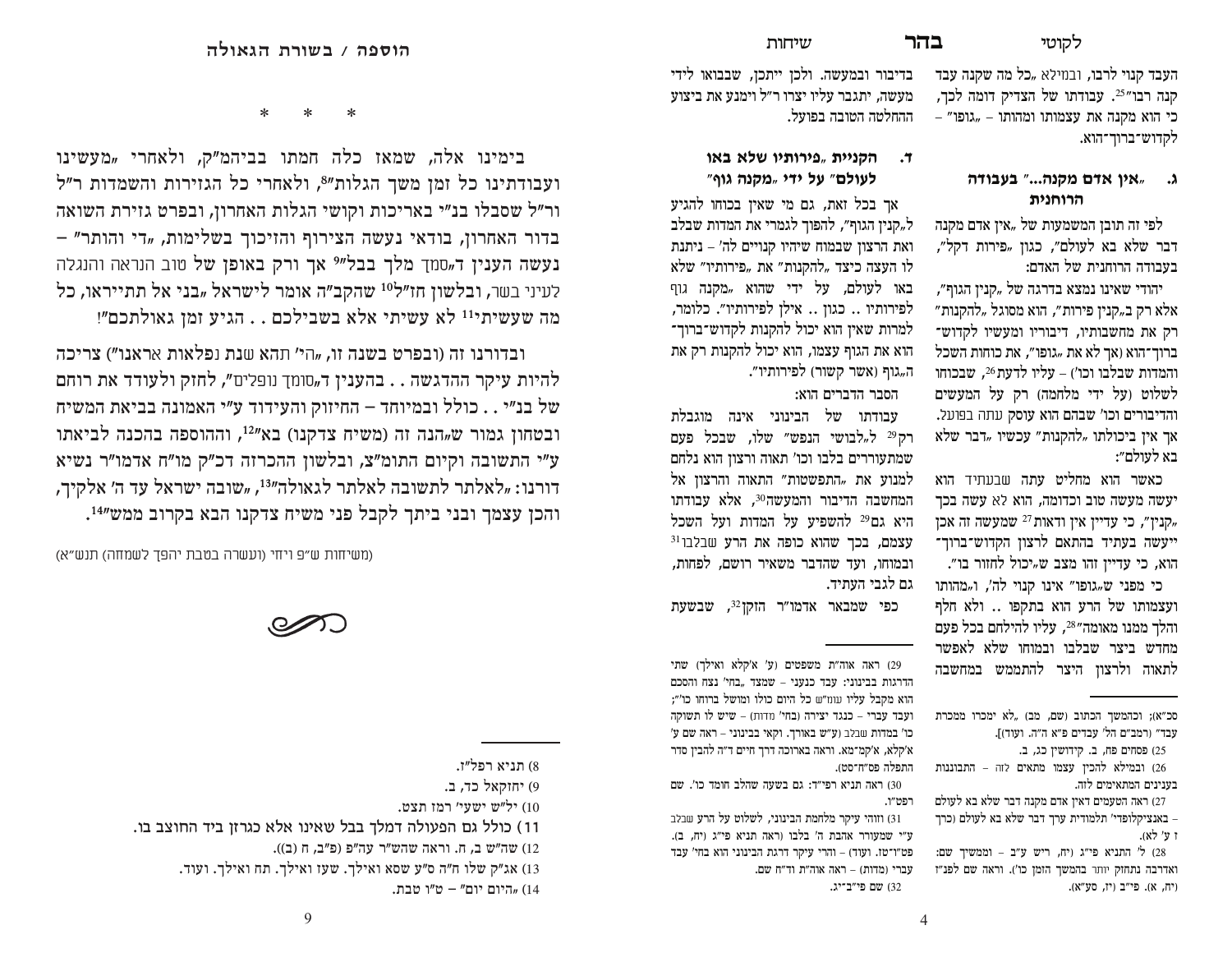# **תוספה** בשורת הגאולה

### **ht/**

מצינו בגדעון ש<sub>יי</sub>בימיו<sup>1</sup> היו ישראל בצרה והי' הקב"ה מבקש אדם שילמד עליהם זכות . . כיון שנמצא זכות בגדעון שלמד עליהם זכות, מיד נגלה אליו המלאך, שנאמר וירא אליו מלאך ה׳ ויאמר לו לך בכחך זה, בכח זכות שלמדת על בני", "אמר הקב"ה, יש בך כח ללמד סניגוריא על ישראל, בזכותך הם נגאלים״<del>?</del>.

הלימוד זכות בנוגע לקירוב וזירוז הגאולה – שכיון שכבר  $\dots$ כלו כל הקיצין"3, עוד בזמן הגמרא, ועאכו"כ לאחרי אריכות וקושי, הגלות במשך יותר מאלף ותשע מאות שנה ועדיין לא בא . . . ובנוגע לתשובה ("אין הדבר תלוי אלא בתשובה"3) – כבר עשו תשובה, שהרי אין לך אדם מישראל שלא הרהר תשובה (לא רק פעם אחת, אלא) כמה  $\,$  פעמים במשך ימי חייו, שעי״ו נעשה "בשעתא חדא וברגעא חדא״ $\,$  מרשע גמור צדיק גמור, כפס״ד הגמרא<sup>5</sup> שהמקדש את האשה "על מנת שאני  $\sigma$ צדיק (גמור $^{\circ}$ ) אפילו רשע גמור מקודשת שמא הרהר תשובה" – הרי בודאי ובודאי שמשיח צדקנו צריך לבוא תיכף ומיד ממש, אשר, כדאי הוא לימוד זכות זה לגאול את ישראל, ובפרט שנוסף על הלימוד זכות,  $\kappa$ ה"ו גם פס״ד של כו״כ רבנים ומורי־הוראה בישראל, וכיון שהתורה  $\kappa$ א בשמים היא״<sup>7</sup>. הרי, פס״ד זה בב״ד של מטה מחייב כביכול ומזכה גם את ! ב״ד של מעלה. וכו יקוח!

**ל**קוטי **בהר** 

התפלה מעורר הבינוני אהבת ה׳ בהתגלות לבו <sup>33</sup>, המשפיעה על כך שהרע שבלבו יהיה אז "כאדם שישן $\mathbb{P}^{34}$ ", ואהבת ה $\ell$  זו בשעת התפלה משאירה רושם על האדם, ומעניקה לו כוח ועוצמה "להתגבר ולשלוט על הרע ה<mark>זה</mark>

ובמיוחד כיון שמדת האהבה של הבינוני בשעת התפלה היא אמיתית<sup>36</sup>, אשר *"*שפת אמת תכון לעד"<sup>37</sup>, ובכוחו לעורר אהבה זו לה', ועל ידי כך "להרדים״ את הרע שבלבו, בשעת התפלה מדי יום ביום"<sup>36</sup>. ו<mark>יוצא מכך</mark>, שלבינוני יש שליטה מסויימת על ה<sub>"</sub>מהות ועצמות" (המדות וכו') של היצר הרע<sup>38</sup>.  $^{20}$ בכך מובנים יותר דברי אדמו״ר הזקן ה"בינוני", אשר "לא עבר עבירה מימיו ולא יעבור לעולם**״. כלומר, לפי מצבו** בהווה<sup>39</sup> **הוא** בטוח ש<sub>״</sub>לא יעבור לעולם״, <mark>שאף בעתיד יוכל</mark> בודאי לשלוט על היצר הרע ולא לעבור

כי הבינוני שולט גם על המדות™ וכו′ של

או עכ״פ האהבה שבתעלומות מוחו ולבו (תניא S3 מט"ז. ע"ש), שהיא "האהבה המביאה לידי עשיית <mark>המצות</mark>

שם פי״ג (יח, סע״ב ואילך). ובפי״ב (טז, ב) "ואז הרע  $(34$ שבחלל השמאלי כפוף ובטל לטוב". ועוד. – וראה שם פל"ה (מה, א) דגם בעת עשיית מצוה "הן בבחי' גלות ושינה".

שם פי"ג (יט, א). ע"ש בארוכה, לקו"ת ריש  $\,$ 

38) עיין אוה״ת שם (ע׳ א׳קלד. א׳קמא). המשך תער״ב

99) ראה ליקוט פירושים כו׳ לתניא פי״ב (ע׳ רכט.

ולכאורה גם הבינוני שמצד עונו״ש (ראה לעיל  $(40$ הערה 29) נאמר עליו "ולא יעבור לעולם" (אע"פ שהרע הוא בתקפו ומושל עליו רק מצד העול). וראה ד״ה ואלה המשפטים תשל״ח פ״ה (סה״מ – מלוקט ח״א ע׳ שט). ואולי יש לומר, דמכיון שיש לו שליטה על לבושי הנפש (היינו כח המחדו"מ שלו) ה"ז כמו מקנה "גוף לפירותיו"

אבל עיקר הענין ד<sub>יי</sub>גוף לפירותיו״ הוא בזה שיש לו

בלבד״ (שם פי״ז – כב, סע״ב).

35) שם ספי"ב (יז. ב).

 $(8, 8)$  פרשתנו 37) משלי יב. יט.

רלה).

ח"א פקמ"ג. ס"פ רכ.

וראה לעיל סעיף ב).

המתאוה תאוה" <sup>35</sup>.

טבירה.

שיחות

היצר הרע, אך לא על עצם המדות כשלעצמן,  $^{41}$ ("פירות, "Ag אלא רק על מניעת התפשטותן במחשבה בדיבור ובמעשה.

וזוהי המשמעות של <sub>"</sub>מקנה גוף לפירותיו" בעבודת האדם:

אף כאשר לא נמצאים בדרגה שניתז להפוד את עצם המדות שבלבו וכו׳, כך שלא יהיו לו בכלל תאוות, בכל זאת בכוחו להשפיע על ידי כפיה וכדומה על מדותיו לפחות לגבי התפשטותן" – <sub>"</sub>גוף לפירותיו". ואז גם" פירותיו" שלא באו לעולם – מחשבותיו, דיבוריו ומעשיו – קנויים לה׳, והוא נמצא <mark>במצב של "</mark>לא יעבור לעולם<mark>".</mark>

### ה. כל יהודי – שליח ה׳

משמעות הדברים במלים אחרות היא:

אמנם, לא כל יהודי מסוגל להגיע לדרגה של "עבד ה'״, אשר "גופו קנוי״ לה', אך כל יהודי הוא שליח של הקדוש־ברור־הוא. שבכוחו ליישם את כוונת הבריאה לעשות לו יתברך דירה בתחתונים, כי "שלוחו של אדם העליון <sup>42</sup> – כמותו״, ו<sub>״</sub>כמותו דהמשלח ממש״<sup>43</sup>.

וכפי שהוסבר מספר פעמים*,* שהאופז הנעלה ביותר של שליחות הוא<sup>44</sup>, שלא רק מעשיו של השליח, ואף כוח העשיה שלו מתייחסים למשלח, אלא שכל מציאותו של השליח היא "כמותו דהמשלח ממש", ובמילא נחשב מעשה השליח כמעשה המשלח.

אך בכל זאת אין הוא כעבד<sup>45</sup> שאיננו

<sup>1)</sup> תנחומא שופטים ד.

ל"ש שופטים רמז סב.  $\gamma$ 

<sup>5)</sup> סנהדרין צז, ב.

<sup>4)</sup> זח"א קכט, סע"א.

הידושין מט, ב. רמב״ם הל׳ אישות פ״ח ה״ה. טושו״ע אה״ע סל״ח סל״א.

ע"פ גירסת האור זרוע סקי"ב.  $(6)$ 

<sup>7)</sup> נצבים ל. יב. וראה ב״מ נט. ב.

 $\mathbf w$ שליטה על (התפשטות) המדות דנפה״ב – כי הנפש היא "עשר בחינותי", השכל ומדות (תניא רפי"ב. וראה לקו״ת ויקרא ביאור לד״ה ולא תשבית פ״א. ועוד) ולא לבושי הנפש, ושמם "לבושי״ מוכיח<mark>.</mark>

ראה המשר תער״ב שם. 42) ראה לקו״ת ויקרא (א, ג). 43) ל׳ הלקו״ת שם. 44) ראה בארוכה לקח טוב להר״י ענגל בתחילתו. 45) ראה גם לקו״ש ח״כ ע׳ 303.